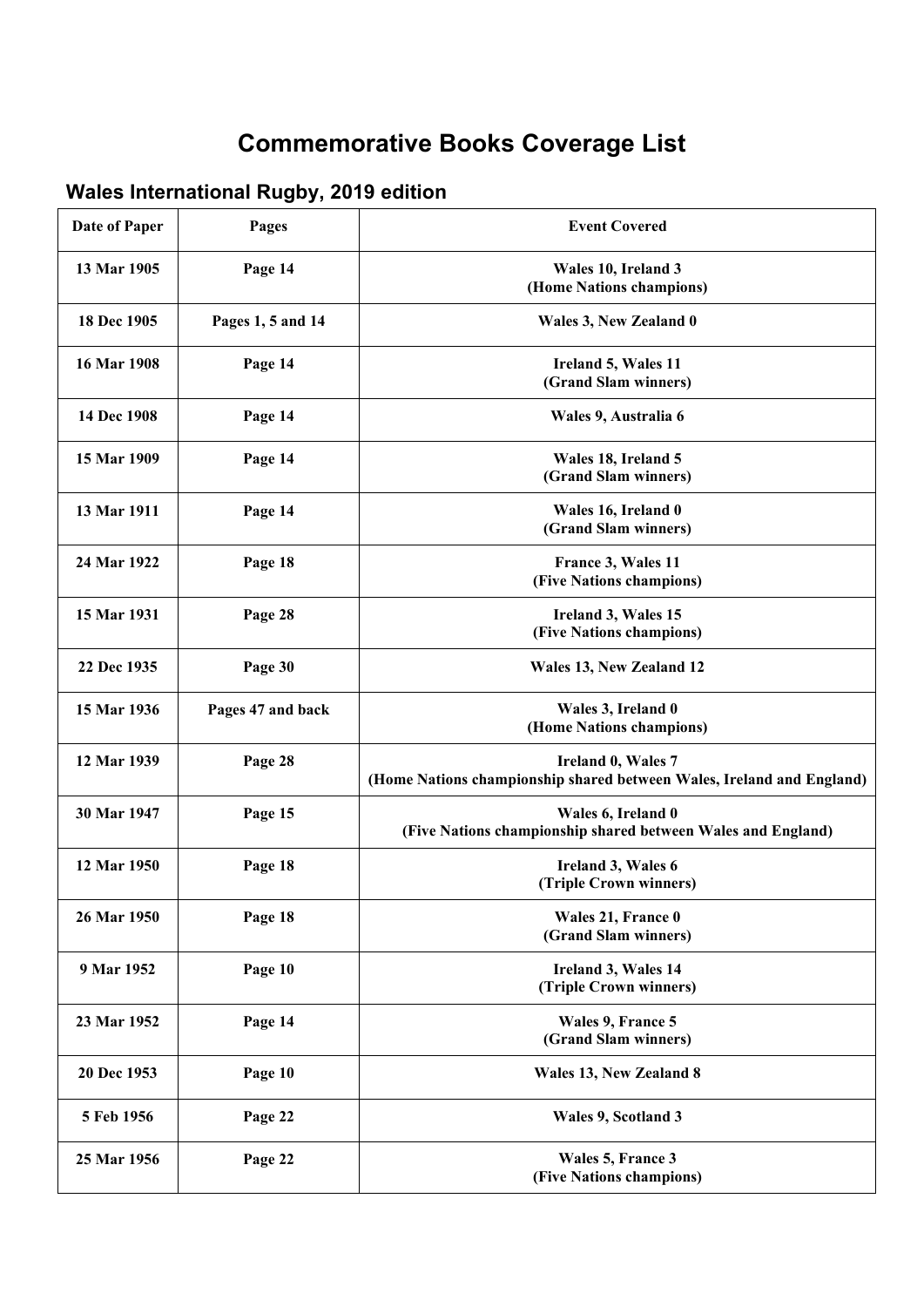| 24 Mar 1957  | Page 22           | France 13, Wales 19                                                                  |
|--------------|-------------------|--------------------------------------------------------------------------------------|
| 18 Jan 1959  | Page 26           | Wales 5, England 0                                                                   |
| 15 Mar 1959  | Page 30           | Wales 8, Ireland 6                                                                   |
| 22 Jan, 1961 | Page 30           | Wales 6, England 3                                                                   |
| 12 Mar 1961  | Page 24           | Wales 9, Ireland 0                                                                   |
| 3 Feb 1963   | Page 30           | Scotland 0, Wales 6                                                                  |
| 8 Mar 1964   | Page 38           | Ireland 6, Wales 15                                                                  |
| 22 Mar 1964  | Pages 38 and back | Wales 11, France 11<br>(Five Nations championship shared between Wales and Scotland) |
| 17 Jan 1965  | Page 38           | Wales 14, England 3                                                                  |
| 7 Feb 1965   | Page 38           | Scotland 12, Wales 14                                                                |
| 14 Mar 1965  | Page 37           | Wales 14, Ireland 8<br>(Five Nations champions)                                      |
| 16 Jan 1966  | Page 38           | <b>England 6, Wales 11</b>                                                           |
| 27 Mar 1966  | Pages 38 and back | Wales 9, France 8<br>(Five Nations champions)                                        |
| 2 Feb 1969   | Page 43           | Scotland 3, Wales 17                                                                 |
| 13 Apr 1969  | Pages 39 and back | Wales 30, England 9<br>(Five Nations champions)                                      |
| 22 Jun 1969  | Page 22           | Australia 16, Wales 19                                                               |
| 8 Feb 1970   | Page 47           | Wales 18, Scotland 9                                                                 |
| 1 Mar 1970   | Page 43           | <b>England 13, Wales 17</b>                                                          |
| 5 Apr 1970   | Page 43           | Wales 11, France 6<br>(Five Nations championship shared between Wales and France)    |
| 7 Feb 1971   | Page 39           | Scotland 18, Wales 19                                                                |
| 14 Mar 1971  | Page 46           | Wales 23, Ireland 9<br>(Triple Crown winners)                                        |
| 28 Mar 1971  | Page 47           | France 5, Wales 9<br>(Grand Slam winners)                                            |
| 16 Jan 1972  | Pages 47 and back | <b>England 3, Wales 12</b>                                                           |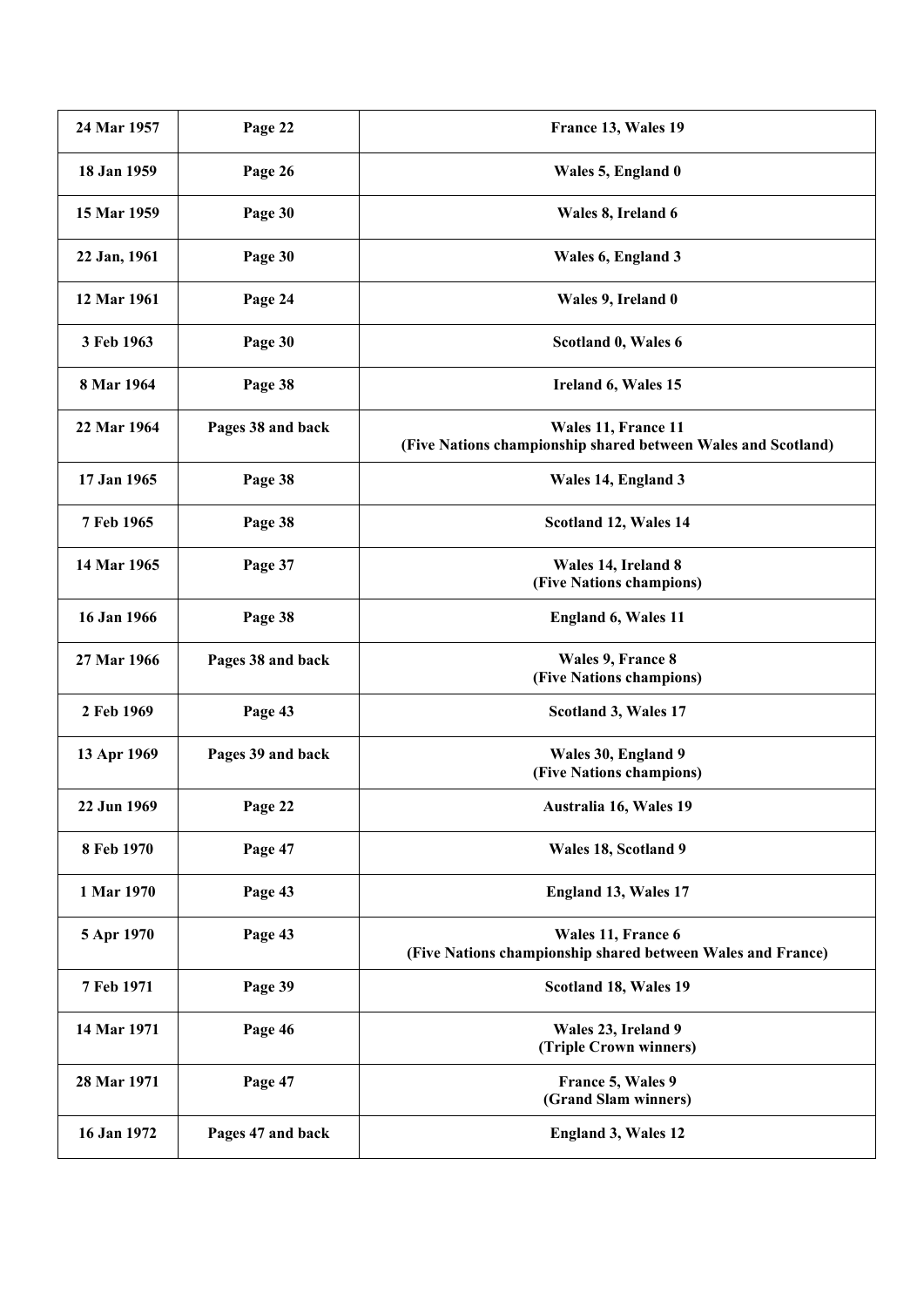| 11 Nov 1973 | Page 37               | Wales 24, Australia 0                                   |
|-------------|-----------------------|---------------------------------------------------------|
| 16 Feb 1975 | Page 41               | Wales 20, England 4                                     |
| 16 Mar 1975 | Pages 45 and back     | Wales 32, Ireland 4<br>(Five Nations champions)         |
| 21 Dec 1975 | Pages 37 and back     | Wales 28, Australia 3                                   |
| 22 Feb 1976 | Pages 45 and back     | Ireland 9, Wales 34<br>(Triple Crown winners)           |
| 7 Mar 1976  | Pages 45 and back     | Wales 19, France 13<br>(Grand Slam winners)             |
| 16 Jan 1977 | Page 45               | Wales 25, Ireland 9                                     |
| 20 Mar 1977 | Pages 44, 45 and back | Scotland 9, Wales 18<br>(Triple Crown winners)          |
| 5 Mar 1978  | Pages 46 & 47         | Ireland 16, Wales 20<br>(Triple Crown winners)          |
| 19 Mar 1978 | Page 46               | Wales 16, France 7<br>(Grand Slam winners)              |
| 4 Feb 1979  | Page 45               | Wales 24, Ireland 21                                    |
| 18 Mar 1979 | Page 47               | Wales 27, England 3<br>(Five Nations champions)         |
| 20 Jan 1980 | Page 45               | Wales 18, France 9                                      |
| 18 Jan 1981 | Pages 44 & 45         | Wales 21, England 19                                    |
| 6 Dec 1981  | Pages 41 and back     | Wales 18, Australia 13                                  |
| 7 Feb 1982  | Page 45               | Wales 22, France 12                                     |
| 18 Mar 1984 | Page 41               | <b>England 15, Wales 24</b>                             |
| 3 Mar 1985  | Page 44               | Scotland 21, Wales 25                                   |
| 2 Feb 1986  | Page 45               | Wales 22, Scotland 15                                   |
| 9 Jun 1987  | Page 26               | <b>England 3, Wales 16</b><br>(World Cup quarter-final) |
| 7 Feb 1988  | Page 45               | <b>England 3, Wales 11</b>                              |
| 21 Feb 1988 | Pages 45 and back     | Wales 25, Scotland 20                                   |
| 6 Mar 1988  | Pages 45 and back     | Ireland 9, Wales 12<br>(Triple Crown winners)           |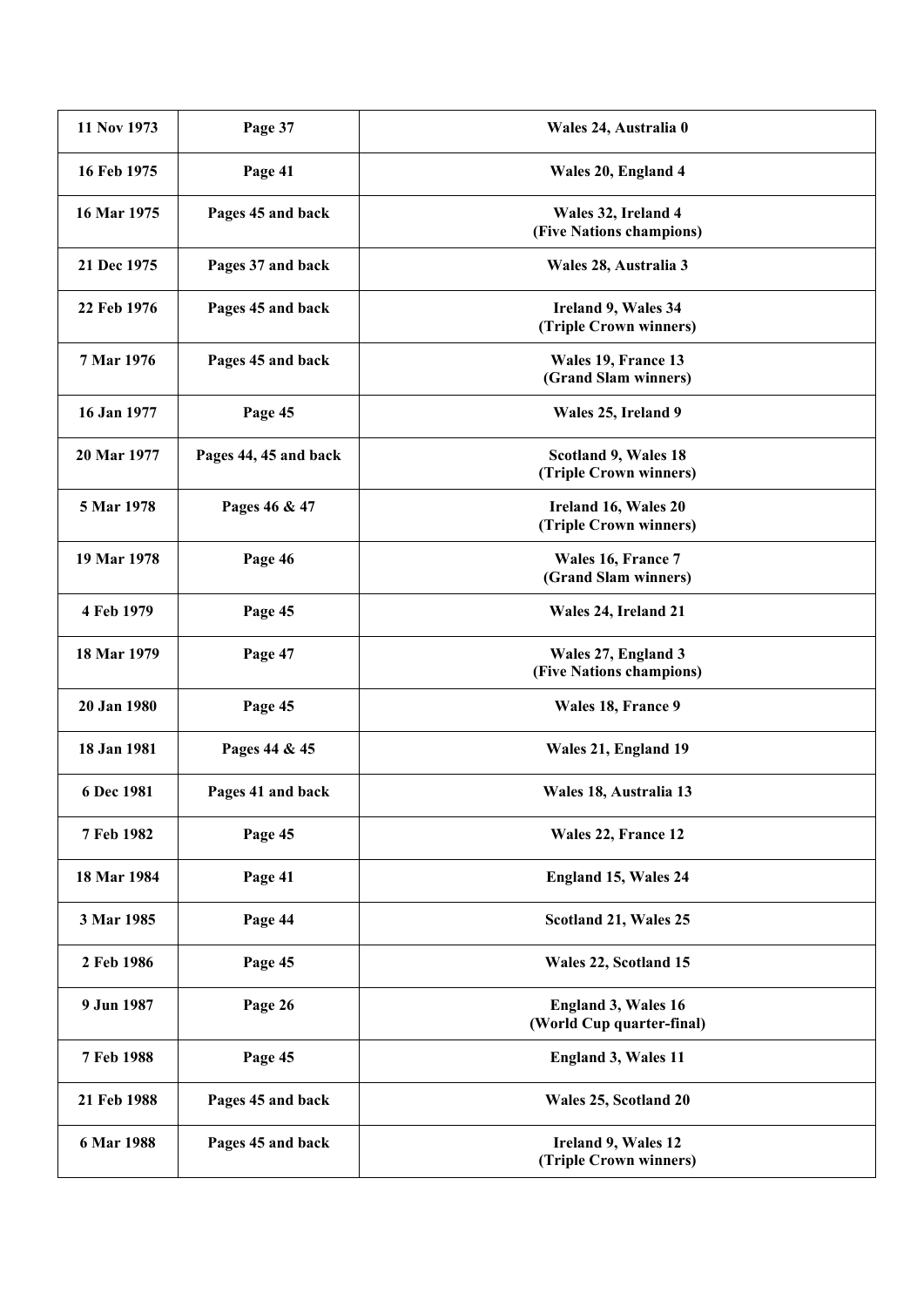| 10 Oct 1991 | Page 37                            | Wales 16, Argentina 7<br>(World Cup)                                                                         |
|-------------|------------------------------------|--------------------------------------------------------------------------------------------------------------|
| 22 Mar 1992 | Page 37                            | Wales 15, Scotland 12                                                                                        |
| 20 Feb 1994 | Pages 60 & 61                      | Wales 24, France 15                                                                                          |
| 20 Mar 1994 | Pages 58 & 59                      | <b>England 15, Wales 8</b><br>(Wales win the Five Nations championship on points difference over<br>England) |
| 19 Jan 1997 | Pages 62 & 63                      | Scotland 19, Wales 34                                                                                        |
| 7 Mar 1999  | Pages 86 & 87                      | France 33, Wales 34                                                                                          |
| 27 Jun 1999 | Pages 62 & 63                      | Wales 29, South Africa 19                                                                                    |
| 10 Oct 1999 | Pages 86 & 87                      | Wales 64, Japan 15<br>(World Cup)                                                                            |
| 20 Feb 2000 | Pages 66 & 67                      | Wales 47, Italy 16                                                                                           |
| 18 Mar 2001 | Pages 86 & 87                      | France 35, Wales 43                                                                                          |
| 26 Oct 2003 | Pages 94 & 95                      | Italy 15, Wales 24<br>(World Cup)                                                                            |
| 27 Feb 2005 | Pages 78 & 79                      | France 18, Wales 24                                                                                          |
| 20 Mar 2005 | Front & back, 78 & 79              | Wales 32, Ireland 20<br>(Grand Slam winners)                                                                 |
| 27 Nov 2005 | Pages 78 & 79                      | Wales 24, Australia 22                                                                                       |
| 10 Sep 2007 | Pages 55 and back                  | Wales 42, Canada 17<br>(World Cup)                                                                           |
| 9 Mar 2008  | Pages 78 & 79                      | Ireland 12, Wales 16<br>(Triple Crown winners)                                                               |
| 16 Mar 2008 | Front & back, 66 & 67              | Wales 29, France 12<br>(Grand Slam winners)                                                                  |
| 30 Nov 2008 | Pages 60 & 61                      | Wales 21, Australia 18                                                                                       |
| 14 Feb 2010 | Pages 78 & 79                      | Wales 31, Scotland 24                                                                                        |
| 9 Oct 2011  | Pages 66 & 67                      | Ireland 10, Wales 22<br>(World Cup quarter-final)                                                            |
| 26 Feb 2012 | Pages 70 & 71                      | <b>England 12, Wales 19</b><br>(Triple Crown winners)                                                        |
| 18 Mar 2012 | Front & back, $4 & 5$ ,<br>70 & 71 | Wales 16, France 9<br>(Grand Slam winners)                                                                   |